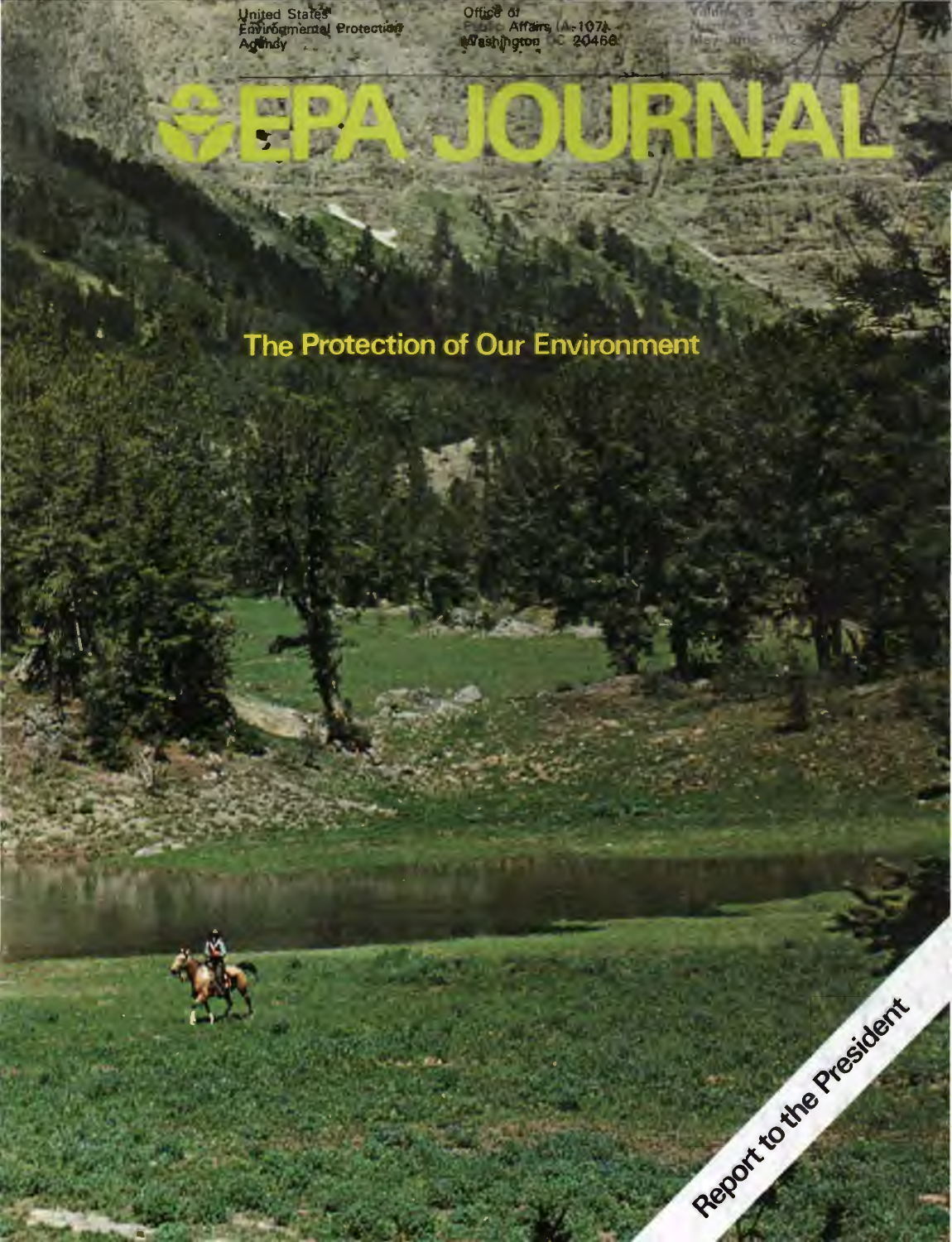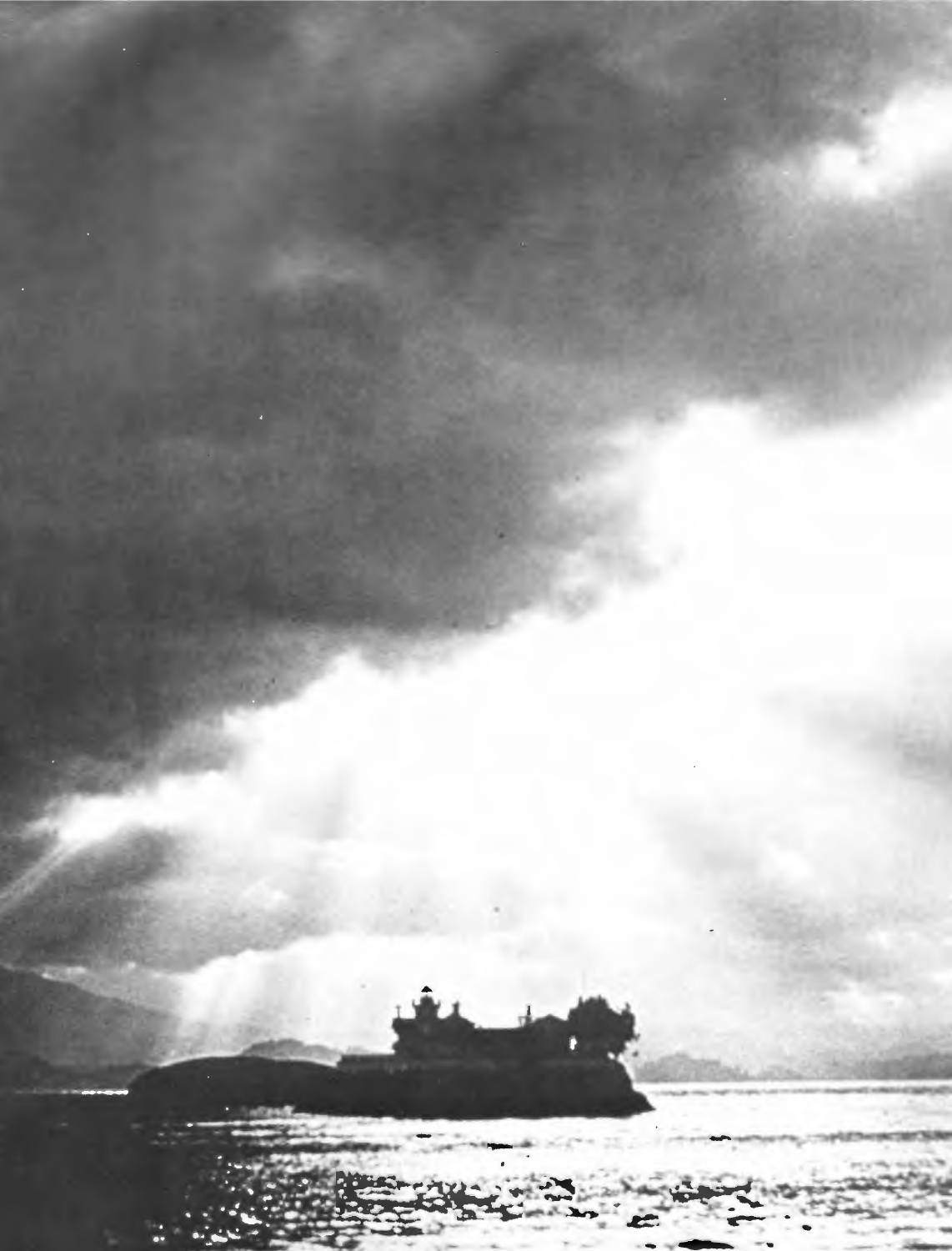United States Environmental Protection Agency

Office of Public Affairs (A-107) Washington. D.C. 20460 Volume 8 Number 3 May-June 1982

# **oEPA JOURNAL**

Anne McGill Gorsuch, Administrator Byron Nelson Ill, Director, Office of Public Affairs Charles D. Pierce, Editor Truman Temple, Associate Editor

#### **Articles**

Administrator's Letter to the President ... 2 Introduction ... 3 The Health of Our Citizens ... 4 Better Science ... 6 Regulatory Reform . .. 7 State and Local Involvement . . . 8 Reduction of Backlogs ... 10

Improved Management ... 12

02663078

Cover. A cowboy and his horse are dwar<br>fed in the splendor of this Wyoming landscape. Photo Credits Photri, Steve Delaney Design Cred11s Robert Flanagan and Ron Farrah

Opposite: The sun bursts through dark clouds over Richmond Harbor. Calif

### EPA JOURNAL Subscriptions

| The annual rate for subscribers in the<br>U.S. for the bi-monthly EPA Journal is<br>\$9.50 The charge to subscribers in<br>foreign countries is \$11.90 a year. The<br>price of a single copy of the Journal is<br>\$2.75 in this country and \$3,45 if sent to<br>a foreign country. Prices include mailing<br>costs. Subscriptions to EPA Journal, as<br>well as to other Federal Government<br>magazines, are handled only by the U.S.<br>Government Printing Office, Anyone<br>wishing to subscribe to the Journal<br>should fill in the form at right and enclose.<br>a check or money order payable to the<br>Superintendent of Documents. The re-<br>quest should be mailed to Superinten-<br>dent of Documents, GPO, Washington,<br>D.C. 20402 | Name-First Last Please Print                                       |
|--------------------------------------------------------------------------------------------------------------------------------------------------------------------------------------------------------------------------------------------------------------------------------------------------------------------------------------------------------------------------------------------------------------------------------------------------------------------------------------------------------------------------------------------------------------------------------------------------------------------------------------------------------------------------------------------------------------------------------------------------------|--------------------------------------------------------------------|
|                                                                                                                                                                                                                                                                                                                                                                                                                                                                                                                                                                                                                                                                                                                                                        | Company Name or Additional Line                                    |
|                                                                                                                                                                                                                                                                                                                                                                                                                                                                                                                                                                                                                                                                                                                                                        |                                                                    |
|                                                                                                                                                                                                                                                                                                                                                                                                                                                                                                                                                                                                                                                                                                                                                        | <b>Street Address</b>                                              |
|                                                                                                                                                                                                                                                                                                                                                                                                                                                                                                                                                                                                                                                                                                                                                        | Zip Code<br>City<br><b>IState</b>                                  |
|                                                                                                                                                                                                                                                                                                                                                                                                                                                                                                                                                                                                                                                                                                                                                        | $\Box$ Payment enclosed<br>$\Box$ Charge to my Deposit Account No. |

EPA is charged by Congress to protect the Nation's land, air and water systems. Under a mandate of hational environmental laws. the Agency strives to formulate and implement actions which lead to a compatible batance between humanactivities and the streng of natural systems to support and nurture life

The EPA Journal is published bi-monthly<br>by the U.S. Environmental Protection by the U.S. of Junials for printing this<br>periodical has been approved by the<br>periodical has been approved by the<br>Director of the Office of Management<br>and Budget for the period ending April and Diving expressed by authors do not<br>nucessarily reflect EPA policy. Contributions and inquiries should be addressed<br>to the Editor (A 107). Waterside Mall<br>401 M St. S.W. Washington, D.C.<br>20460. No permission necessary to reproduce contents except copyrighted. photos and other materials.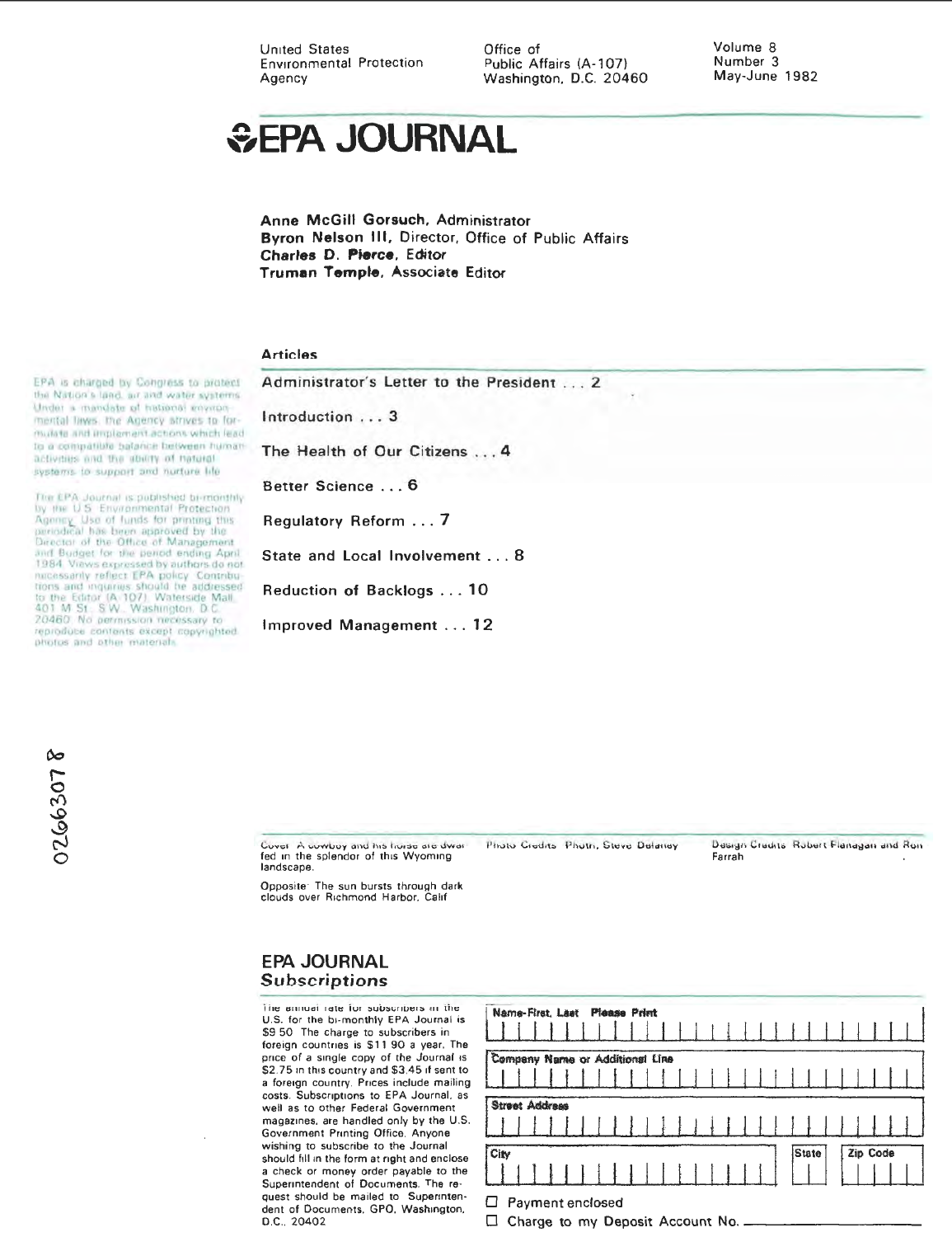### **Dear Mr. President:**

This month marks the completion of my first year serving as your Administrator of the U.S. Environmental Protection Agency. This report summarizes some of the major efforts and accomplishments during that time to further the mission for which the Agency was founded: the protection of our environment. and to do so within tha framework of the initiatives of your Administration-regulatory reform, better science, state and local involvement, and improved, more efficient management. *With* your enthusiastic support, EPA has made progress in pursuing its critically important mandate.

Significant environmental gains have been registered in the following broad and important categories:

The Health of Our Citizens. First and foremost, EPA is pledged to safeguarding the health and welfare of the American people and the protection of their environment. Our reforms, in all instances, hone true to that objective. Improved efficiency at EPA translates directly into better environmental protection.

Better Science. Sound environmental regulation can only be as good as the scientific foundation upon which it is based. The Agency frequently finds itself at the frontier of health-related research, in an ongoing effort to determine the risks to humans posed by synthetic substances and waste products. To assure the best possible scientific information,

EPA has undertaken a number of reforms in the area of research and development.

Regulatory Reform. Regulatory reform is one of the major pillars of your economic recovery program and an area in which EPA is making a substantial contribution. The Agency has actively been reviewing its entire body of regulations to eliminate needless red tape. The result of this effort conservatively will add up to a savings of \$6 to 7 billion as a result of our first year's work.

Elimination of Backlogs. One of the most immediate and pressing tasks confronted upon taking charge of EPA was the elimination of costly. timeconsuming delays as the Agency ground down under the weight of its own backlog of paperwork. With the adoption of procedural reforms and more businesslike management structures, all backlogs have been addressed and many have been drastically reduced.

State Partnerships. We are strengthening positive working relationships with state and local governments. The major laws EPA administers provide for delegation of key program responsibilities to the States, should they decide to accept. In accordance with your philosophy of New Federalism, we want to make sure that the responsibilities transferred are substantive, and not token.

Improved Management. Finally, we are improving the basic organizational structure of the Agency. We have initiated reforms that promise to produce a more streamlined organization-one that will be more

responsive in delivering the highest quality environmental protection at the lowest practical public expenditure.

Such innovations in environmental protection are a traditional Republican mainstay. EPA was founded under a Republican Administration. Seven of its 11 years of existence have been under GOP leadership, and the cause of national conservation goes back to President Theodore Roosevelt, a Republican. This Administration carries forward that tradition. I am confident that the quality of America's land, air and water will be better for our efforts.

We have only made a start in this first year, but it is a start in which we take pride.

Sincerely,

art in which we take pride.

May 1982

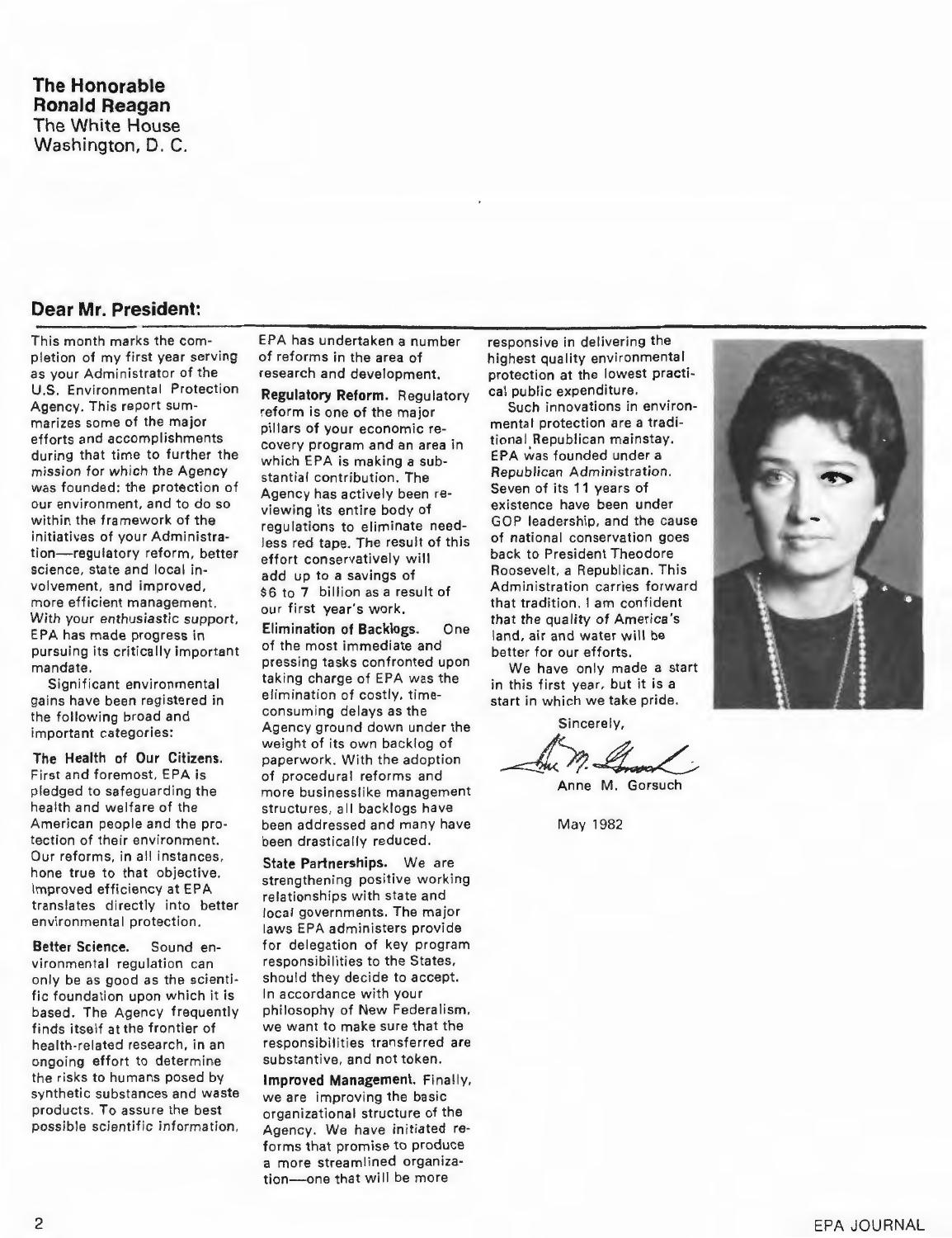### **Introduction**

The creation of the U.S. Environmental Protection Agency ("EPA") on December 2. 1970, was the product of an effort to streamline the Federal Government and a desire to respond positively to the environmental concerns of the country.

Prior to EPA. the Federal Government's environmental control-functions had been spread across several federal departments and agencies, including Interior. Agriculture, Health, Education and Welfare. and the Atomic Energy Commission. Fifteen programs were brought together to make up the new Agency, which began with a Fiscal Year 1971 operating budget of \$303 million and 7.198 permanent employees. Today EPA's operating budget is approximately \$1.3 billion and employs just under 10.000 permanent employees.

EPA is charged with protecting the nation's environment by:

• administering laws passed by Congress,

• ensuring compliance with those laws. and

• performing research to support its activities.

EPA is responsible for ensuring compliance with these laws and is committed to a vigorous enforcement program. The Agency's enforcement philosophy is to encourage voluntary compliance by communities and private industry. but to adopt a firm posture where cooperation is not forthcoming. Most laws administered by EPA contemplate a partnership with States to perform direct enforcement activities needed to meet environmental standards. States now shoulder a substantial share of this enforcement responsibility.

Science provides much of the base for environmental protection. EPA's research activities span the spectrum of research interests: developing and standardizing techniques to detect pollutants; assessing their impact on human health and the environment; developing and evaluating techniques for pollution control; and transferring information to the public.

These functions constitute the principal work of EPA. Its activities enter into nearly every aspect of daily life, just as the environment it protects affects all Americans, as well as citizens of our neighboring countries.

by EPA include: environmental effects.

• Clean Water Act, as amended, is the basic authority for water pollution control programs. The goal of the Act is to make national waters fishable and swimmable.

• Safe Drinking Water Act. as amended in 1977, permits EPA to regulate the quality of water in public drinking water systems and the disposal of wastes into injection wells.

• The Resource Conservation and Recovery Act of 1976 ("RCRA") authorizes EPA to establish regulations and programs to ensure safe waste treatment and disposal.

• Federal Insecticide, Fungicide and Rodenticide Act ("FIFRA"), as amended. directs EPA to regulate the manufacture, distribution, and use of pesticides and conduct

The major laws administered research into their health and

• Toxic Substances Control Act of 1976 ("TSCA"). provides authority to regulate the manufacture, distribution and use of chemical substances.

• Clean Air Act. as amended in 1977, provides the basic legal authority for the nation's air pollution control programs, and is designed to enhance the quality of air resources.

• Comprehensive Environmental Response, Compensation and Liability Act of 1980 ("Superfund") establishes a program to deal with release of hazardous substances in spills and from inactive and abandoned disposal sites.

• Marine Protection, Research, and Sanctuaries Act of 1972 permits EPA to protect the oceans from the indiscriminate dumping of waste.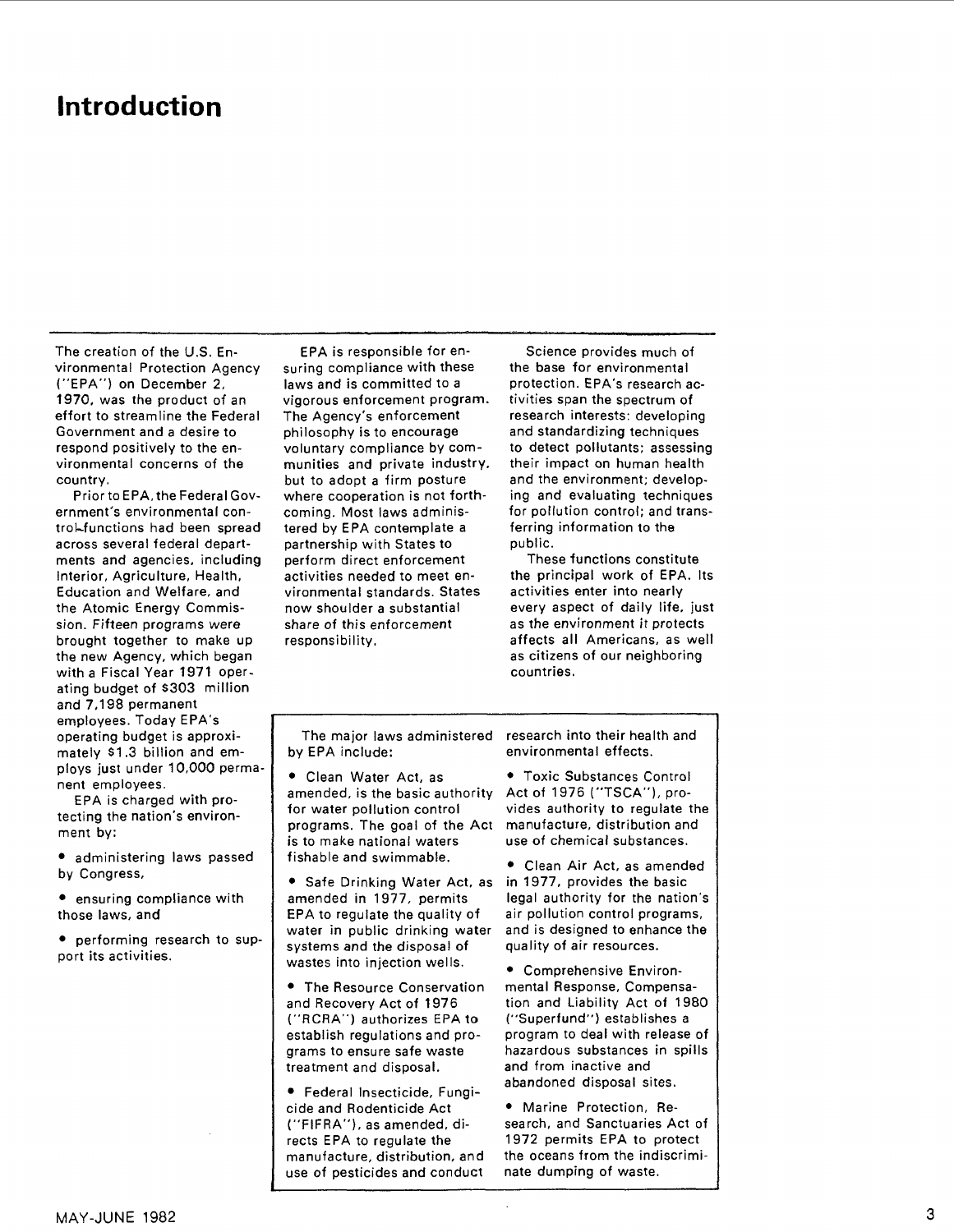## **The Health of Our Citizens**

Every program directly can people. Every program adillacts the air we prestno the food we ear. the water we drink and swim in, and the land or which we live.



Of all the tasks, large and mundane, for which EPA is responsible, the overriding goal is the protection of the physical health of the Amari ministered by the Agency directly affects the air we breathe, the food we eat, the water we dr ink and swim in, and the land on which we live  $-$ in short, all those things which directly affect human health.

The Agency takes pride in the substantial progress which has been made during the past year toward making our wo rld a healthier, and therefore more pleasant one in which to live.

Some of the Agency's most notable accomplishments can be found in the actions EPA has taken in response to the health threats posed by disposal of pollutants, including hazardous waste. Under the Resource Conservation and Recovery Act ( RCRA ):

• The almost 58,000 generators of hazardous wastes are now required to properly identify these wastes, ensure they are sent to legitimate hazardous waste management facilities. properly package and label them, and maintain vital records of the amounts, types. and ultimate disposition of these materials.

• Over 14,000 transporters of hazardous wastes are required to comply with a manifest system to ensure that shipments are sent to and received by legitimate hazardous waste management facilities.

• Almost 10,000 hazardous waste facilities are now registered with EPA. To determine if these facilities are meeting 1 EPA's sta ndards, over 2,000 inspections have been carried out by EPA Regional personnel.

• Over half the states have been authorized to carry out their own hazardous waste progra ms on an interim basis.

As part of EPA's efforts to administer RCRA, EPA had, by March 1982:

• Issued compliance orders at 300 facilities, with penalties in appropriate cases.

• Filed 62 civil actions in Federal court.

One of EPA 's priorities in 1981 was also its newest duty: to administer the Superfund program which was enacted by Congress in December 1980 to deal w ith the release of hazardous substances in spills and from inactive and abandoned d isposal sites.

To implement Superfund, EPA first had to establish an effective organizational system. To this end, the Agency:

• Supervised the merging of the RCRA and Superfund programs under a newly established Assistant Administrator for Solid Waste and Emergency Response.

• Began new accounting procedures to ensure proper fund management.

• Instituted a Superfund community relations program to promote the local support that is crucial to achieving Superfund's goals.

Under Superfund, EPA can take either removal or remedial action. Removal actions are short-term or emergency in nature, similar to those undertaken to clean up accidental spills of oil and hazardous substances. To date, EPA has authorized \$20 .8 million for removal actions at 61 locations.

The remedial program is intended to clean up problem hazardous waste sites. By April 1982, the Agency had:

• Allocated over \$45 million for cleanup at 48 sites.

• Compiled and published (in October 1981) an Interim Priority List of 115 sites.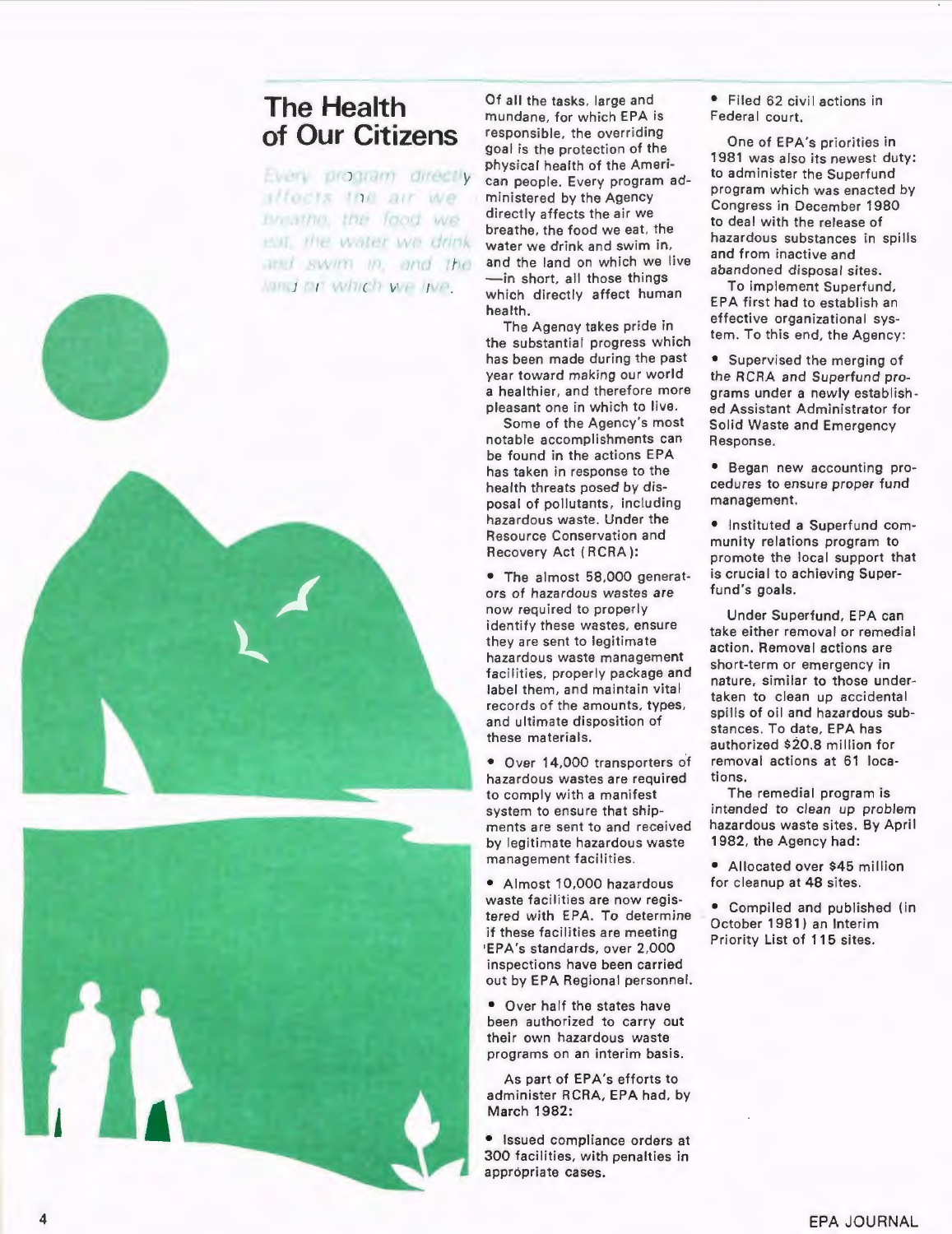Superfund's 115 top priority hazardous waste sites



Depending on current circumstances at each site. funds are available and clean-up work can begin.

EPA revised the National Oil and Hazardous Substance Response Plan to reflect and implement the new authorities under the Superfund legislation. In addition to streamlining the existing oil response mechanism under the Clean Water Act, the new plan sets out the criteria and procedures for using Superfund money to respond to hazardous substance spills and sites. The revision is the cornerstone of the Superfund program and is written in the spirit of regulatory reform. The provisions are concise, its language is nontechnical and the requirements are flexible. In addition, the plan establishes a strong federal-state partnership for implementing the Superfund program.

Hazardous waste sites are evaluated by state and EPA personnel, including Field Investigation Teams stationed at EPA Regional Offices. Staffed under contract by 180 trained professionals with a breadth of technical skills, the teams carried out 2,347 preliminary assessments, 1,769 site inspections, and 279 field investigations during 1981.

Making the most out of the limited monies in Superfund requires that every effort be made to have any private parties responsible for a site, manage and finance its cleanup.

The Superfund legislation authorizes judicial and administrative action to compel responsible parties to undertake cleanup. Where use of these mechanisms does not abate hazards, the Agency will  $\star\bullet$  Final standards for disposal proceed with remedial actions and is empowered to seek recovery of all the funds expended. EPA established a task force in February 1982 to notify as many responsible parties as had then been identified of their potential liability should fund monies be used at sites with which they were associated. EPA believes these communications give a clearer picture of whether prelitigation private-party cleanup, administrative or judicial orders to compel clean-up, or fund-response with costrecovery, would be appropriate at individual sites. As of April 1982, EPA had:

• Issued notice letters to over 850 individuals or firms at 75 sites on the list.

• Issued notice letters to 29 responsible parties at 7 sites not on the list.

While Superfund and the related solid waste clean-up activities received considerable publicity in 1981, there were other less publicized, but nonetheless important. activities taken by EPA to help protect the health of our citizens.

• EPA set in place a coordinated fish monitoring strategy to determine levels of toxic contamination in the Great Lakes, and surveyed sediments in 17 harbors and river mouths on the Great Lakes to determine toxic sources and trends.

• EPA prepared eight health advisory documents to inform state authorities and water facility operators of health risks posed by unfamiliar contaminants. These include toxicological information as well as monitoring and removal data.

• EPA initiated the review of ocean dumping regulations to assess the comparative risks of land versus ocean disposal.

• To protect our water. EPA

conducted 110 on-scene oil response actions. monitored over 5,000 removals, completed over 2.000 spill prevention inspections and conducted 25 damage assessments.

of Uranium Mill Tailings at inactive sites are complete.

• In EPA's toxics program. actions are being taken to obtain more testing data when valid concerns about new chemicals are raised. EPA banned importation of two new potentially dangerous chemicals pending submission of additional data.

• Emphasis has been placed on finding acceptable PCB disposal methods. Two hightemperature commercial incinerators for PCBs have boen approved, as well as incineration aboard the ship Vulcanus. EPA also has approved two chemical destruction processes which reduce PCBs to easily disposable substances and allow the residual oil to be cleaned and reused.

• In January 1982, the U.S., including two EPA representatives, participated in an international meeting of experts concerning protection of stratospheric ozone. Further cooperation is anticipated in this area.

• EPA has released a longawaited study of environmental pollution in the Niagara frontier which affects both the U.S. and Canada. This comprehensive review revea Is that substantial progress has been made in controlling many of the water contamination problems in the Niagara frontier. EPA is undertaking additional actions to provide further assistance in the area.

• Both the Administrator and Deputy Administrator have been personally involved in high-level and technical meetings with Mexican officials to further U.S.-Mexican cooperation on environmental issues and to develop new approaches to the existing air and water pollution problems.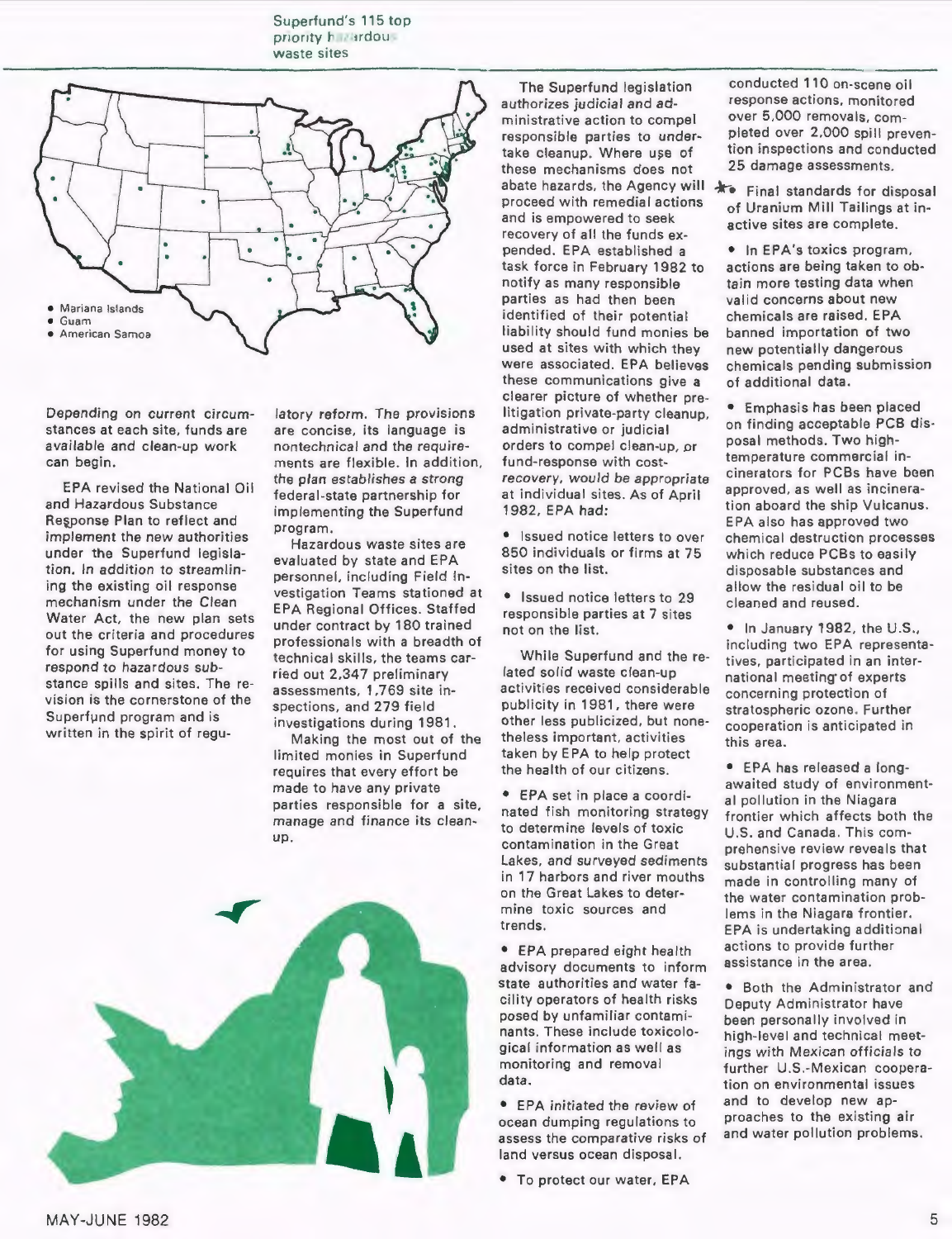### **Better Science**

Without ac *qua* tific underst steps *necessary* protection of h *health might never b tdk m* 

EPA's new administration firmly believes that there can*not* be good regulation without good science. Without adequate scientific understanding, steps necessary for the protection of human health might never be taken and, conversely, wholly unnecessary regulations might be foisted upon the public. To avoid these pitfalls, EPA is taking steps to improve the scientific basis of its regulations, including selecting 15 to 25 rule proposals each year for special review by its Science Advisory Board.

Other activities to produce better scientific and technical understanding include:

• Insisting that any proposed regulation whose rationale depends on scientific assumptions undergo a thorough peer review by knowledgeable scientists to test the validity of those assumptions; and

• The production of certain Air Quality Criteria documents that serve as the primary scientific basis for the establishment or revision of national ambient air quality standards under the Clean Air Act: CO (Carbon Monoxide). No, (Nitrogen Oxides), HC (Hydrocarbons), SO / PM (Sulfur Oxides and Particulate Matter).

Comprehensive health assessments are near completion for seven chemical solvents: Carbon Tetrachloride. Methyl Chloroform, Methylene Chloride, Chlorofiurocarbon 113, Tetrachloroethylene, Trichloroethylene, and Toluene. This information will be submitted

to the Science Advisory Board for public and peer review. This is the first time EPA has prepared a single document which addresses the varied scientific health assessment needs of EPA's many regulatory programs.

Several projects (which influence the Agency's approach to health and risk assessment) are in varying stages of completion:

• Exposure assessment guidelines have been developed for Agency-wide use.

• Guidelines for mutagenicity risk assessment have been reviewed and are being revised based on the public comments. They will receive peer review by the Science Advisory Board.

• Guidelines for risk assessments on reproductive toxicity are under development. A workshop has been successfully completed and proceedings have been published. Notably, this workshop included prominent academic and industry scientists and is a cornerstone for the continued development of the Agency's reproductive toxicity guidelines.

These projects serve to bring uniformity and consistency to future Agency risk assessment activities. The peer and public reviews afford increased opportunity for industry and academic involvement in the development of the risk assessment process.

Further steps toward better science include the following:

• EPA sponsored an International Hazardous Waste Symposium in October 1981. The Symposium contributed

significantly to advancing world-wide knowledge of proper methods for dealing with the hazardous waste disposal problem.

• EPA participated in the Organization for Economic Cooperation and Development ("OECD") Chemicals Program. In June 1981, the OECD Council reached an agreement binding on member countries that test data on chemicals produced in one country will be accepted as valid in all others for assessment purposes. • Proceepted as valid in all<br>others for assessment pur-<br>poses.<br>• Under the U.S.-Canada<br>Memorandum of Intent on

Memorandum of Intent on Transboundary Air Pollution, five bilateral work groups under EPA chairmanship are providing technical support for the negotiations. The final technical reports will assist the Administration in its negotiations and in the resolution of major scientific uncertainties concerning acid precipitation.

• EPA completed analysis of 14 chemicals leading to the development of water quality criteria documents; initiated research on the toxic effects of some organic compounds; and gathered additional scientific data to revise criteria documents for the 65 water pollutants which will form the basis for the development of water quality standards.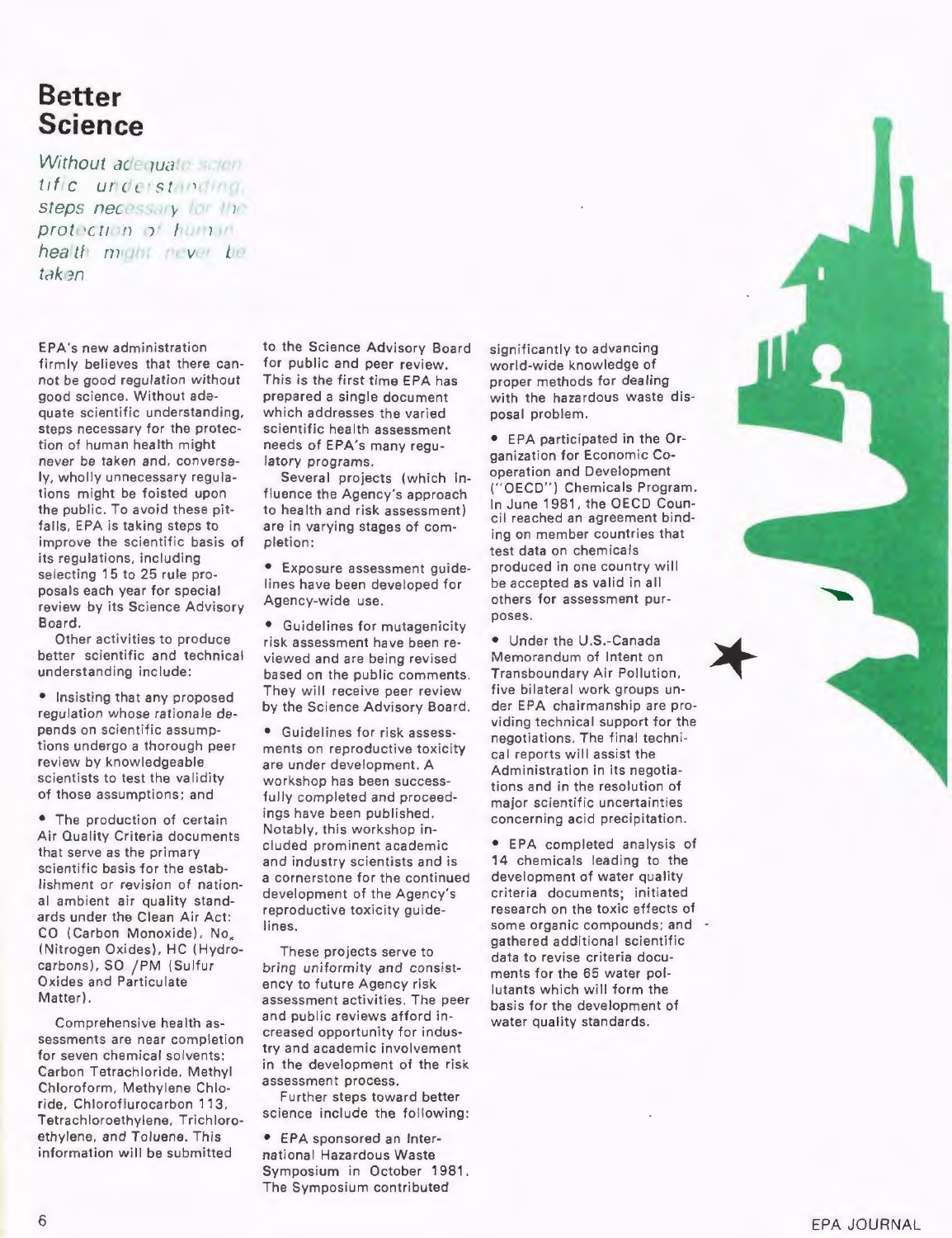### **Regulatory Reform**

When the Reagan Administration took over EPA management, it found that success in protecting the environment appeared to be measured by the ever-increasing amounts of tax dollars being spent on producing regulations. A program of vigorous regulatory reform and relief was clearly necessary. The Agency's potential to provide regulatory relief to the American economy amounts to as much as \$6-7 billion in direct costs. Within this opportunity, top Agency management had two goals:

• To focus on activities that would produce significant environmental protection without stifling economic growth; and

• To revise existing regulations to provide industries and states greater flexibility in meeting our nation's environmental goals.

Since beginning its regulatory reform program, EPA has produced significant payoffs. Without compromising its responsibility to protect the environment. EPA has successfully implemented the following regulatory reform and relief measures:

• EPA responded to the President's request for regulatory relief for the auto industry by announcing the Agency's intent to change several regulatory requirements. As a result. air quality protection is being achieved at a greatly reduced regulatory cost burden. Relief measures taken include: consolidating the CO and NO waiver proceedings; assuring adequate time to meet regulatory requirements; alA program of vigorous emissions trading is the use regulatory reform and relief was clearly neces-**SHIV** 

lowing manufacturers to selfcertify high-altitude vehicles and forego assembly-line testing at high altitude; reducing the number of annual assembly-line tests; streamlining the preproduction testing program; deciding not to pursue onboard controls for refueling hydrocarbon emissions, and deferring the 1983 truck noise standard to 1986. These initiatives, and others planned to be taken, should save manufacturers and consumers more than \$4 billion over the next five years.

• EPA has made progress on paperwork reduction. In October 1981, the Agency completed an inventory of its information collection activities, and for the first time, now has a complete information collection budget linked to its fiscal budget. In specific program areas, improvement has been dramatic. For example, reporting burdens under RCRA have been reduced by about 3 million hours without affecting program quality.

• The Agency established a small business ombudsman in EPA's Office of Policy Analysis to help small businesses that experience difficulties in meeting or understanding regulatory requirements.

• EPA is aggressively moving to expand the cost savings from emissions trading. The best known example of

of "bubble" trades---so named because a firm is allowed to place an imaginary bubble over all its sources of air pollution at a particular site and develop its own alternative for reducing air pollution to the total amount allowed under the bubble. These trades can be accomplished within a plant or firm or by transactions among firms.

To date, 19 air "bubbles" have been approved by EPA. These will save industry approximately \$40 million. At least 90 others are under development and could produce savings of \$200 million. In addition, the adoption of generic emissions trading rules by many states will produce greater reliance on the trading process and is expected to produce savings of nearly \$1 billion.

• EPA has reduced the time it takes for the Agency to act on State Implementation Plan (SIP) revisions through new processing techniques that include conducting administrative procedures in parallel with the state. EPA now comments on proposed SIPs concurrently with the state's public comment period (instead of after). The improved techniques have resulted in a savings of up to 70% over the previous average time.

• EPA's toxics program is encouraging negotiated testing agreements as substitutes for rulemaking, to allow appropriate and necessary testing to begin earlier and test data to be generated more quickly.

• Similarly, the Agency's toxics program is issuing test

methodologies as guidel ines rather than as requirements. This provides greater flexibility as well as the ability to take advantage of the latest test methodologies.

• Progress has been made in overhauling the much criticized and expensive sewage treatment construction grants program. This regulatory reform is based on the idea of producing only those regulations that are mandated by law or which are necessary for effective program management. Guidances are to be discretionary-not regulations in disguise. A serious problem in years past was lack of local funds to provide plant maintenance. EPA's new regulations require the approval of a user-charge system before a community receives money for certain grants. This approach will foster fiscal responsibility and should provide environmental benefits for many years to come.

Major reforms in the construction grants program were accomplished through EPA's 1981 legislative initiatives to streamline the program, redirect its focus from public works to environmental needs. and reduce the long-term federal commitment by 60% from \$90 to \$36 billion. As a result of prompt Congressional action on this effort, the program was reauthorized for FY 83-85 at \$2.4 billion annually (down from \$5 billion in FY 82). Over a three-year phase-in period, eligibility categories will be restricted to present treatment needs. the Federal share will be reduced to 55%, and states will be given greater flexibility in allocating funds.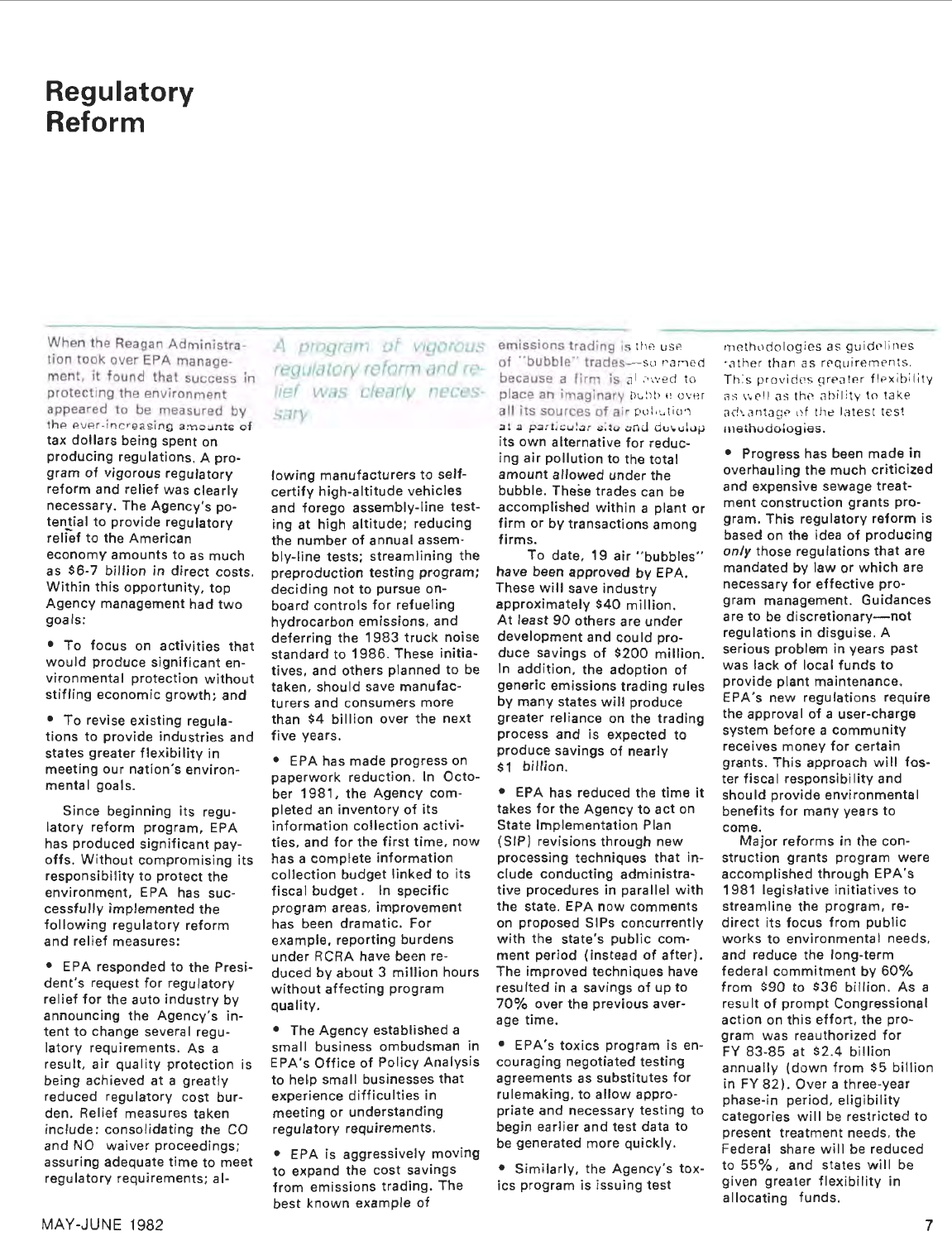### **State and Local Involvement**



EPA's new leadership views the Agency's relationship with states and localities as a true partnership. The previous patern of EPA dictating to the states, treating them at best as junior partners, not only makes for bad relations--it also makes for bad regulations. and, therefore, poor environmental protection. This Administration believes that the people most affected by a problem should have a significant voice in deciding the solution. Therefore, one of EPA's primary goals in this first year has been to increase the involvement of state and local governments in the Agency's decisionmaking and actual operation of programs for pollution abatement and control. In seeking to delegate more authority and decisionmaking to the states,

The people most affected *by* a problem should have a significant voice m deciding the solution.

#### EPA has accomplished the following:

• More than doubled the number of states which now operate the New Source Performance Standards program.

• Increased by 50% the states which operate the Hazardous Air Pollutant program.

• Increased by 60% the states which have interim ACRA Phase I authorization.

Perhaps most importantly, a combination of Federal programs and state initiatives have built. over the last decade, a highly-trained, wellmotivated workforce in state and local environmental agencies across the country. The air quality program alone has invested nearly one-half billion dollars in state programs. States have moved into this area strongly, strengthening their statutes and providing real financial support, to the point where Federal contributions now represent less than half of the operational costs of state environmental programs.

#### Solid Waste

Under RCRA, the states have the primary responsibility for managing solid, including hazardous, waste. The first task is to gear up the priority hazardous waste regulatory programs for which Congress intended states to be primarily responsible. In FY-1981 and 1982, EPA will provide a total of \$71.7 million to the states for developing their own regulatory programs and will complete the basic regulatory framework.

The second major task facing states under RCRA is to evaluate nonhazardous waste disposal facilities on the basis of EPA criteria which place restrictions on facilities that allow open burning or are in wetlands, floodplains, habitats of endangered species, or recharge zones for principal sources of local drinking water. EPA has published the first installment of an inventory of nonhazardous disposal facilities that fail to meet the criteria.

The third task is to develop and implement comprehensive plans for managing nonhazardous solid waste. Oevel- opment of the state plans has been a long and arduous process. To aid these efforts in FY,-1981, EPA:

• Provided technical assistance and \$8 million in financial assistance to the states to help them develop their plans.

• Received state plans from over half the states for review according to EPA guidelines.

• Approved 14 state plans with the remainder expected to be approved in 1982 and 1983.

#### Water

As the result of a recent legal settlement between EPA and a number of industries, the burden of underground injection control regulations has been lessened without weakening their effectiveness.

• There are now more flexible standards for judging the mechanical integrity of injection wells, a reduction in routine monitoring requirements by well operators and greater leeway for states to define the extent of their underground drinking water sources. These changes are expected to result in economic savings of \$65 to \$75 million over the next five years.

• During 1981 seven additional states agreed to accept delegation of the construction grants program, bringing the total to 45. This is an important step toward the President's goal of a New Federalism.



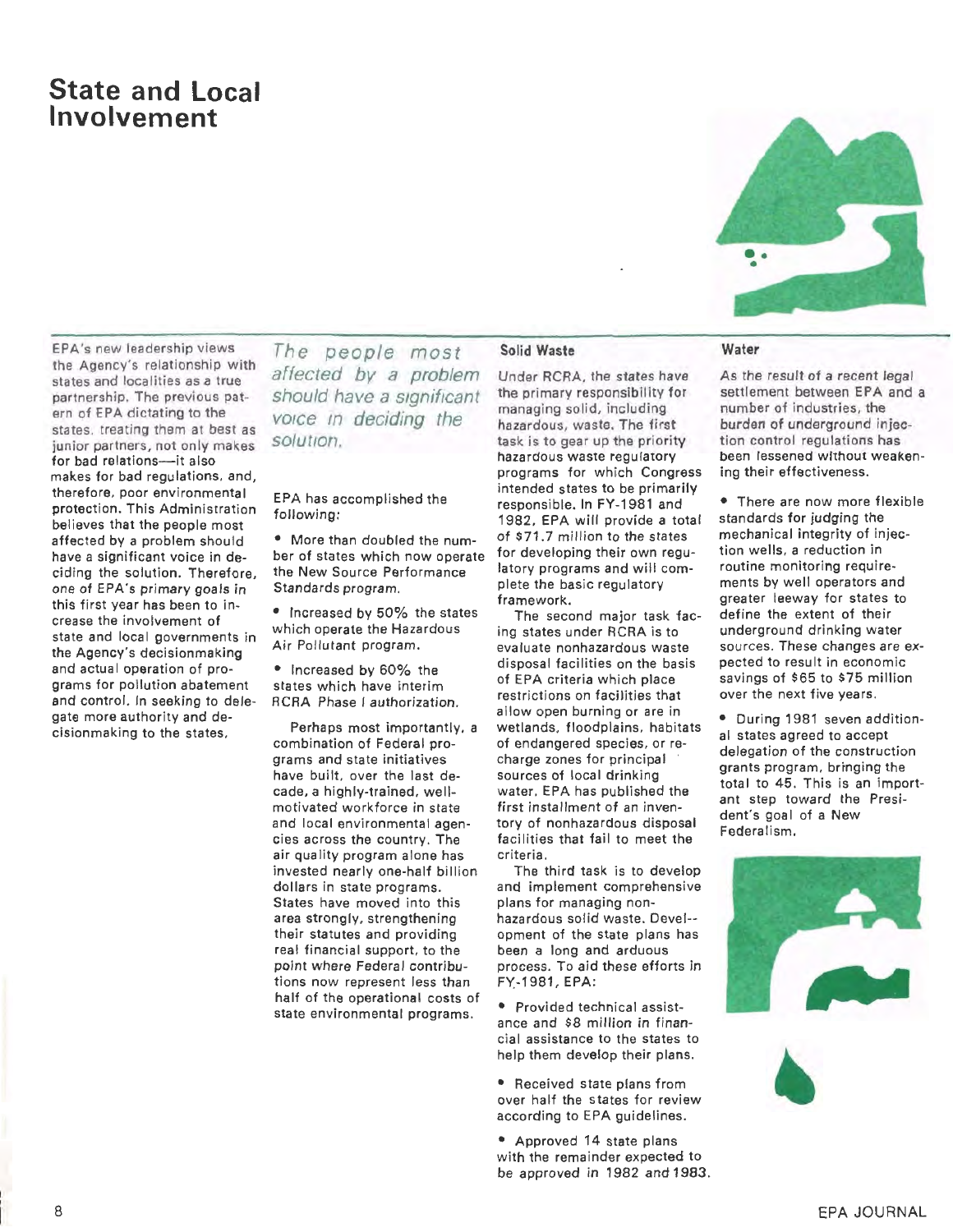#### Toxics and Pesticides

• Improved information flow among states has been fostered. Through a grant to the National Governors Association ("NGA"), states now have access to the computerized Chemical Substances Information Network. NGA also acts as a clearinghouse to publicize state toxic substances management practices and *to* allow experts from one state to advise their counterparts in another.

• EPA has employed retired engineers in its ten Regional Offices to help states and local districts inspect asbestos in schools and advise on appropriate containment or removal techniques where warranted.



#### Air, Noise and Radiation

• Work is underway to transfer from EPA to the states responsibility for ensuring that new plants satisfy new source performance standards ("NSPS") and National Emission Standards for Hazardous Air Pollutants ("NESHAPS"). Currently, approximately 67% of the NSPS and NESHAPS compliance work is being administered either partially or fully by the states. Systems now in place will result in this figure totalling over 87% by the end of FY 1982.

In addition to the Clean Air Act, the Office of Air, Noise, and Radiation also administers and manages national programs relating to noise abatement and control and radiation programs. In 1981, the Office of Noise Abatement and Control began phasing out the Federal noise program.

• Twenty-one states requested training assistance as EPA transfers control of noise programs to them. Nine state training sessions have already been conducted with 16 more scheduled in FY 82. Approximately 500 state and local noise officials will have been trained before the noise program is completely phased out as a federal responsibility.

• Approximately \$1.5 million in noise control equipment was made available to states, localities, and universities from EPA.

• Fifteen states requested assistance from EPA in designing public support programs.

• Twenty-four states will have active noise abatement programs in place by September 1982.

• EPA provided support to the Conference of State Radiation Program Directors in the form of technical expertise and financial grants.

• The Agency has assisted several states and Indian nations on special radiation surveys by direct involvement or by equipment loan.



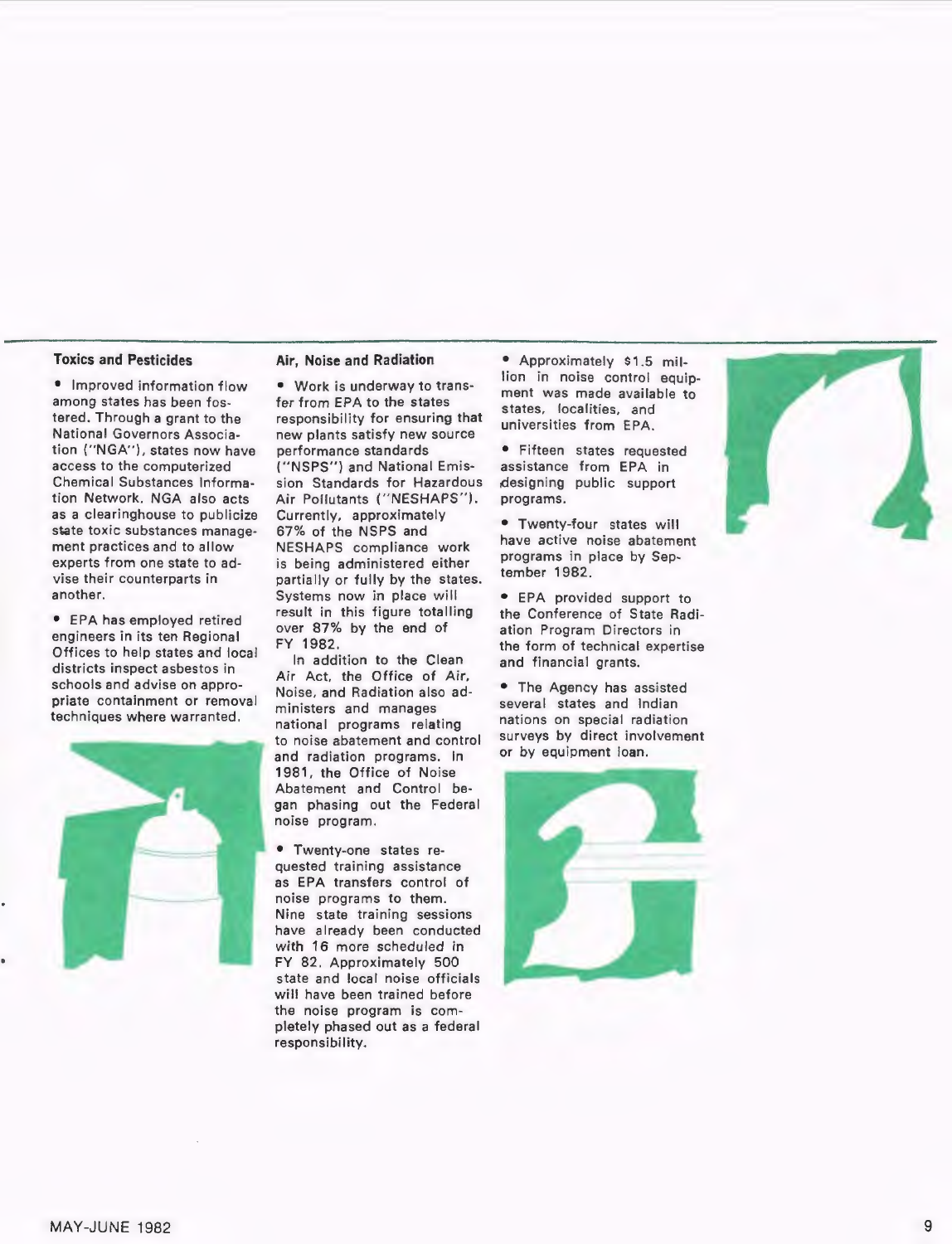## **Reduction of Backlogs**

Were backlags allowed to stand, opportunities for impeation and reform in environmental protection would have been Ilwarted

An unglamorous. but nonetheless important. task facing EPA's new leadership in 1981 was the elimination of backlogs which had accumulated throughout Agency programs. Were these backlogs allowed to stand, or worse, to continue growing, opportunities for innovation and reform in environmental protection would have been thwarted. This was not permitted to happen. Significant progress has been made in this area.

• In the past three months. the Office of Pesticides and Toxic Substances has reduced its backlog of chemical reviews from 417 to 123, a 71% reduction. Similarly, the backlog of amended registration reviews has been reduced 56%.

• EPA is now firmly on schedule to produce six effluent guidelines standards this fiscal year and an additional ten next year. In the previous five years, only one such guideline, although required by law, had been produced.

• In 1979, the Agency received 70 applications for 301 h waivers under the Clean Water Act. These are requests from publicly owned treatment works for a variance from secondary treatment requirements when discharging into marine waters. Of these 70 applications, 30 involved discharges of more than 16 million gallons

per day. When the new Administration took office last year, a few of these applications were finally coming to completion. but the majority still remained incomplete. Under the new leadership, half of the 30 major projects were completed by the end of calendar year 1981 and the remaining major projects are scheduled for completion by October 1, 1982. The 40 smaller projects can be evaluated by the end of December 1982.

• The backlog of State Implementation Plans for air quality was reduced by more than 63% between August 1981 and April 1982 and should be eliminated altogether by mid-1982.

• In May 1981, EPA had approximately 500 wastewater treatment construction grant projects on which final audit issues had not been resolved. The backlog had accumulated in spite of the fact that each audit was supposed to be resolved within six months. Prompt action was required. As of February 15. 1982, there were only 74 projects which had not been resolved within the six-month period.

• Prior to the current Administration, EPA had missed five legislative deadlines for decisions on testing of priority chemicals. The Agency is now on schedule in addressing the backlog of testing decisions and responding to new recommendations.

• The Office of Toxic Substances' publication of notices of receipt of premanufacture notices and its review of exemptions for test marketing new substances have been streamlined and now comply with statutory deadlines.

• Some of the most dramatic reductions in backlogs have been achieved in EPA's pesticide program. All registration programs have seen reductions (ranging from 40% to 100%) in the backlogs which existed when the new Administration took office.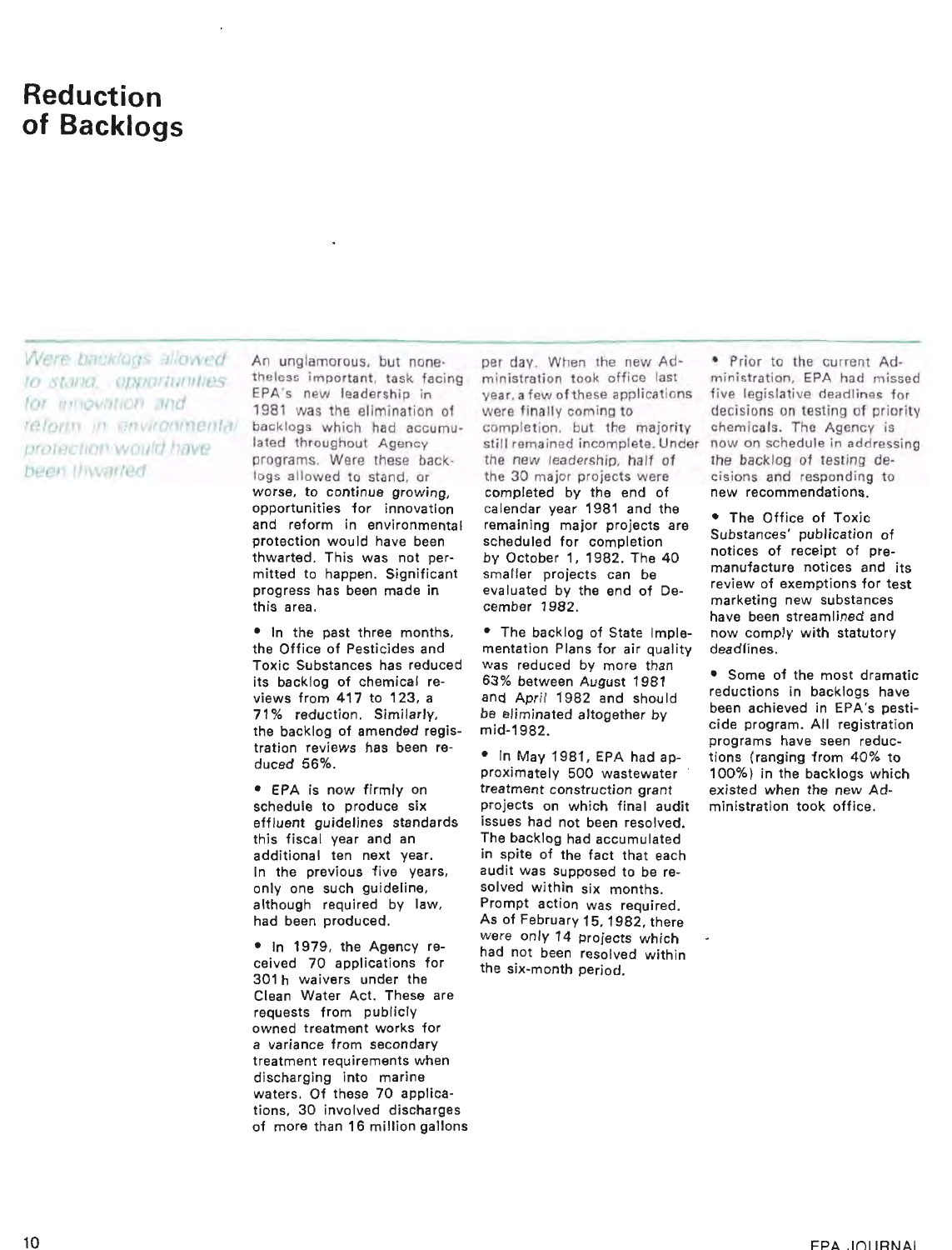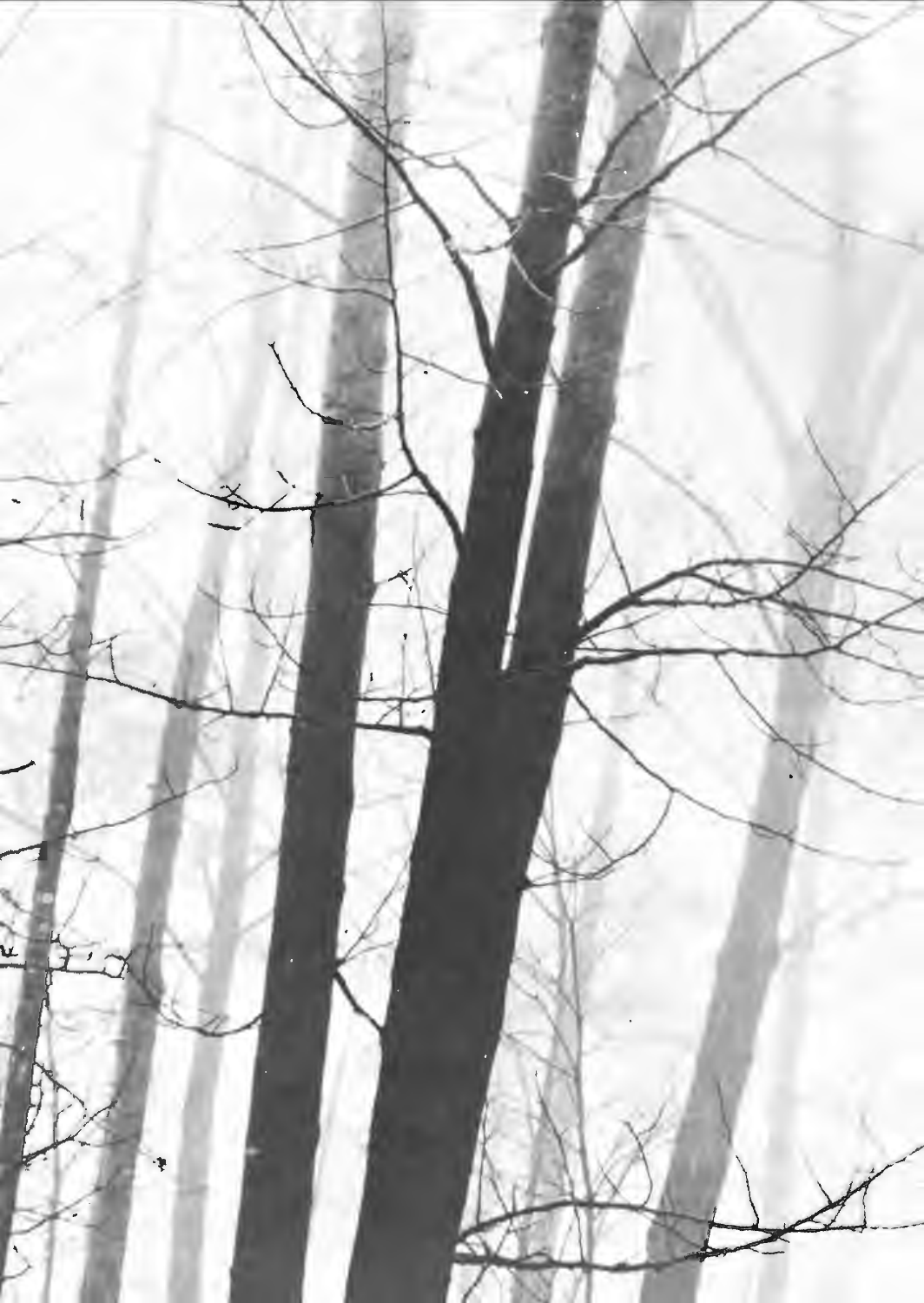### **Improved Management**

Procedures have been instituted to control costs, climinate fraud. wiste and abuse, and streaming operations.

Effective environmental protection requires that every dollar be spent wisely and effici ently. We owe it not only to our env ironmen t, but also to the American taxpayers.

Accordingly, new procedures have been instituted to control costs, elim inate fraud, waste and abuse, and streamline operations to make them more efficient, effec tive and responsive.

Some of the more note worthy management accomplishments at EPA during the first year of the Reagan Administration include:

#### Budget Reform

The 1983 budget increases funding for hazardous waste and Superfund by \$36 million, maintains a strong enforcement program. preserves essential research and development, maintains the wastewater treatment construction grants program at \$2.4 billion, and substantially reduces the regulatory burden on state and local governments.

The 1983 budget is a sound and effective environmental protection plan which will cost \$85 million less than in 1982 and \$237 million less than in 1981. Reductions in the last two years are in marked contrast to the increases which had occurred in every prior year of EPA's existence.

#### Management Accountability

The Agency designed and began operating the Administrator's Accountability

System, which enab les the Administra tor to identify at a glance:

• major initiatives being carr ied out on schedule,

• areas where successful performance may require additional attention, and

• the specific manager responsible for results.

#### Grants Administration

The Agency is revising grant regulations and procedures to strengthen management and simplify administrative requirements for recipients. This will streamline the process while better guarding against waste, fraud, and abuse. The revisions will also eliminate unnecessary requirements, limit the paperwork required of grantees. and deve lop consistency across all of EPA's financial assistance programs.

#### Contracts Administration

EPA has institutionalized the review and approval of contract expenditures at the highest Agency levels (Assistant Administrators} to ensure that Agency resources are used *in* the *most*  efficient and cost effective manner.

#### General Administrative Procedures

The Agency has eliminated or simplified many of its forms and records. is automating aspects of its person nel and financial management systems, and has refined and fully automated the Merit Pay System.

#### Consol idated Fi nancial Assistance

A consolidated finan cial assistance program will make it eas ier for states to do business with EPA. The con solidation allows a single application for all program funds, a single comprehensive public review, a coordinated EPA review, consolidated reporting by the grantee, a single evaluation, and an integrated audit. The mechanism is flexible so that a state may consolidate some of its assistance while continuing to be eligible for categorical awards under other programs.

Efficiencies concerning cash management, overtime, leased space, publication distribution, audit resolutions, telephones, travel expenses, · procurement, contract proc essing, library subscriptions, printing and the purchase of capital equipment have been undertaken, resulting in savings of hundreds of thousands of dollars to the American taxpayer.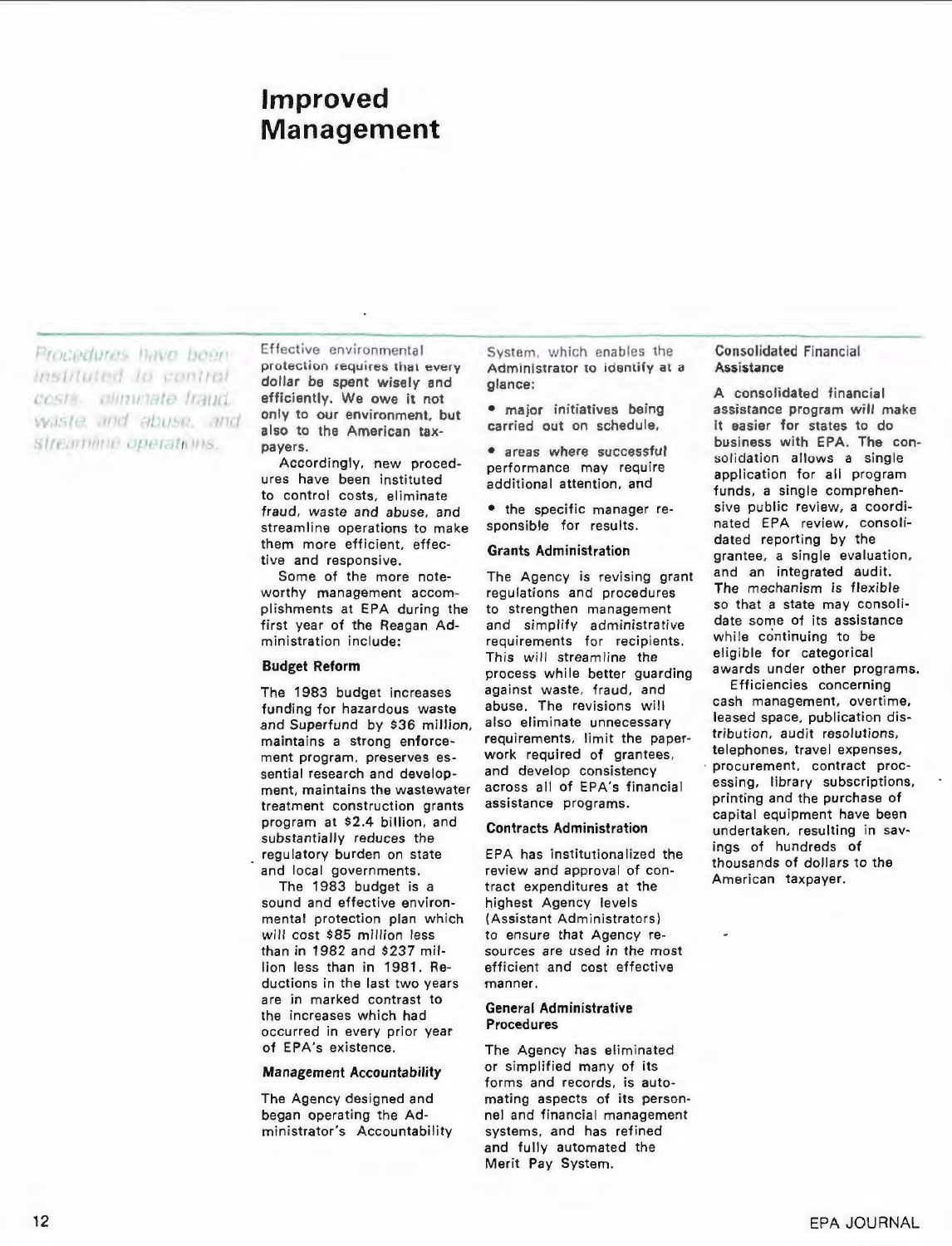